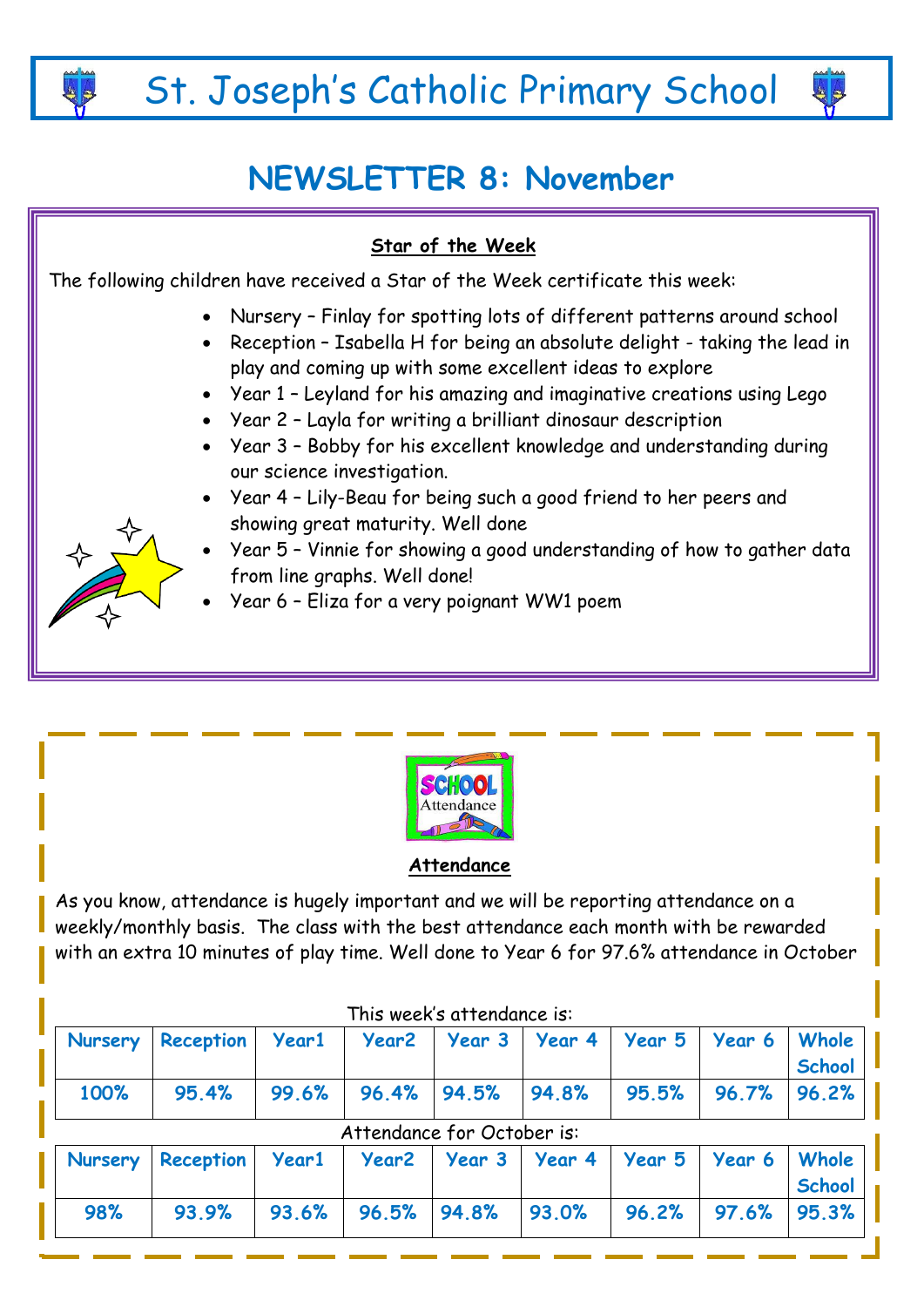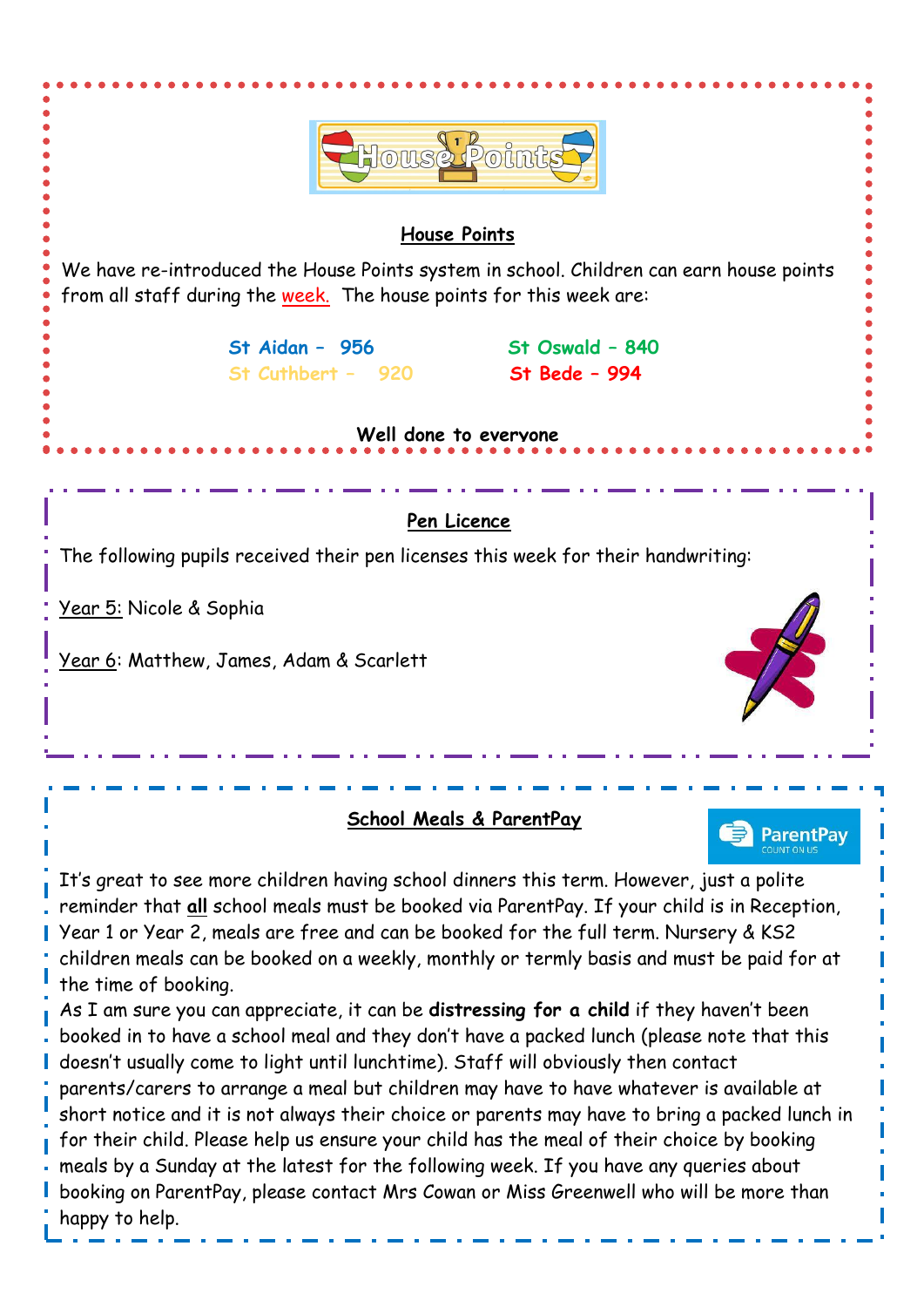#### **FairActive School Award**

We are delighted to announce that we are a FairActive school. To achieve this award, we had to:

- Set up a Fairtrade committee we now have 2 Fairtrade ambassadors in each class
- Hold a year group assembly this was recently delivered by Mrs Quiney in Reception/Nursery classes
- Hold an event Children in Year 3 recently examined and sampled Fairtrade products which were purchased from Asda, Aldi, Co-op and Marks & Spencer
- Take a Fairtrade challenge Children in Year 4 took the "Big Switch" challenge and baked and decorated sugar free banana breakfast muffins and chocolate muffins using a variety of Fairtrade products.
- Children in Year 5 have been preparing artwork for display on our Fairtrade board and the tuck shop trolley, as we have now started selling Fairtrade chocolate.

The Fairtrade ambassadors are now starting to work on the final school award which is the FairAchiever award. We will keep you updated about their activities.

# **Dogs in the School Yard/Premises**

Just a reminder that **dogs are not allowed** (even if carried) on the school premises at any time, including the church path down to school, including when dropping off/picking up your children.



# **Protecting Children Against Influenza (flu) and Complications**

The **nasal influenza** vaccination is being offered to all children in Reception-Year 6. The team is scheduled to visit School on 25<sup>th</sup> November. If you would like your child to receive this immunisation in school, please ensure your consent form has been submitted by 19<sup>th</sup> November.

#### **To give your consent for this please follow the steps below:**

- 1. Go to<https://www.hdft.nhs.uk/fluconsent/>
- 2. Enter the School Code **114245** and click **"Find School"**.
- 3. **Complete the form** with your child's information and parent/guardian contact information\*.
- 4. Click the **green "Submit" button**.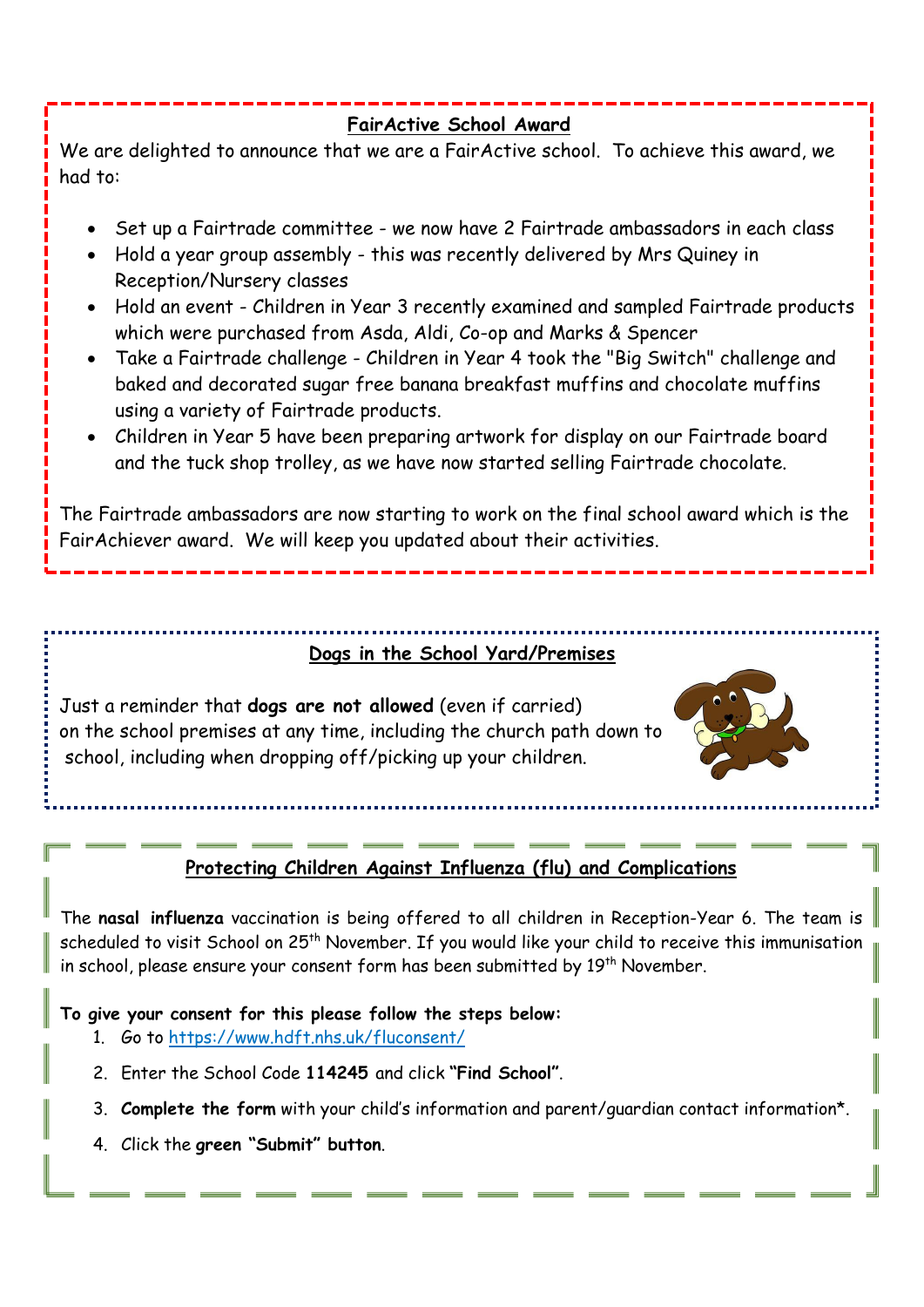#### **Medical Appointment**

If your child has a medical appointment during school hours, please notify the office in advance so we can update our records and notify the class teacher. School also requires a copy of any confirmation letters for the appointments. Thank you for your continued support.

#### **Medical Audit**

We are currently in the process of carrying out a Medical Audit to ensure we have the correct information regarding children's medical conditions. If you haven't already returned the form can you please return it to the school office by Wednesday 10<sup>th</sup> November. Also, if your child has a medical condition that school is not aware of can you please contact Mrs Cowan on 01207 232624 or email [stanleystjoseph@durhamlearning.net](mailto:stanleystjoseph@durhamlearning.net) as soon as possible. Thank you.

#### **Remembrance Liturgy**

Just a reminder **Y6** will lead the **whole school** in a Remembrance Liturgy on **Thursday 11th November** at 9.30am in the school hall. All parents/carers are welcome.



### Sickness/Diarrhoea

Just a reminder if your child has had a bout of sickness and/or diarrhoea either in school or at home, they must stay off for 48 hours after the last episode before returning back to school. Thank you for your continued support

#### Science Packs

Science packs were sent out at the end of last half term to children in KS2. Can you please return the evaluation form to school by Wednesday  $10<sup>th</sup>$ November. Children will be entered into a prize draw to win a prize from Durham University.



 If you have any queries, please contact us at  **[stanleystjoseph@durhamlearning.net](mailto:stanleystjoseph@durhamlearning.net)**